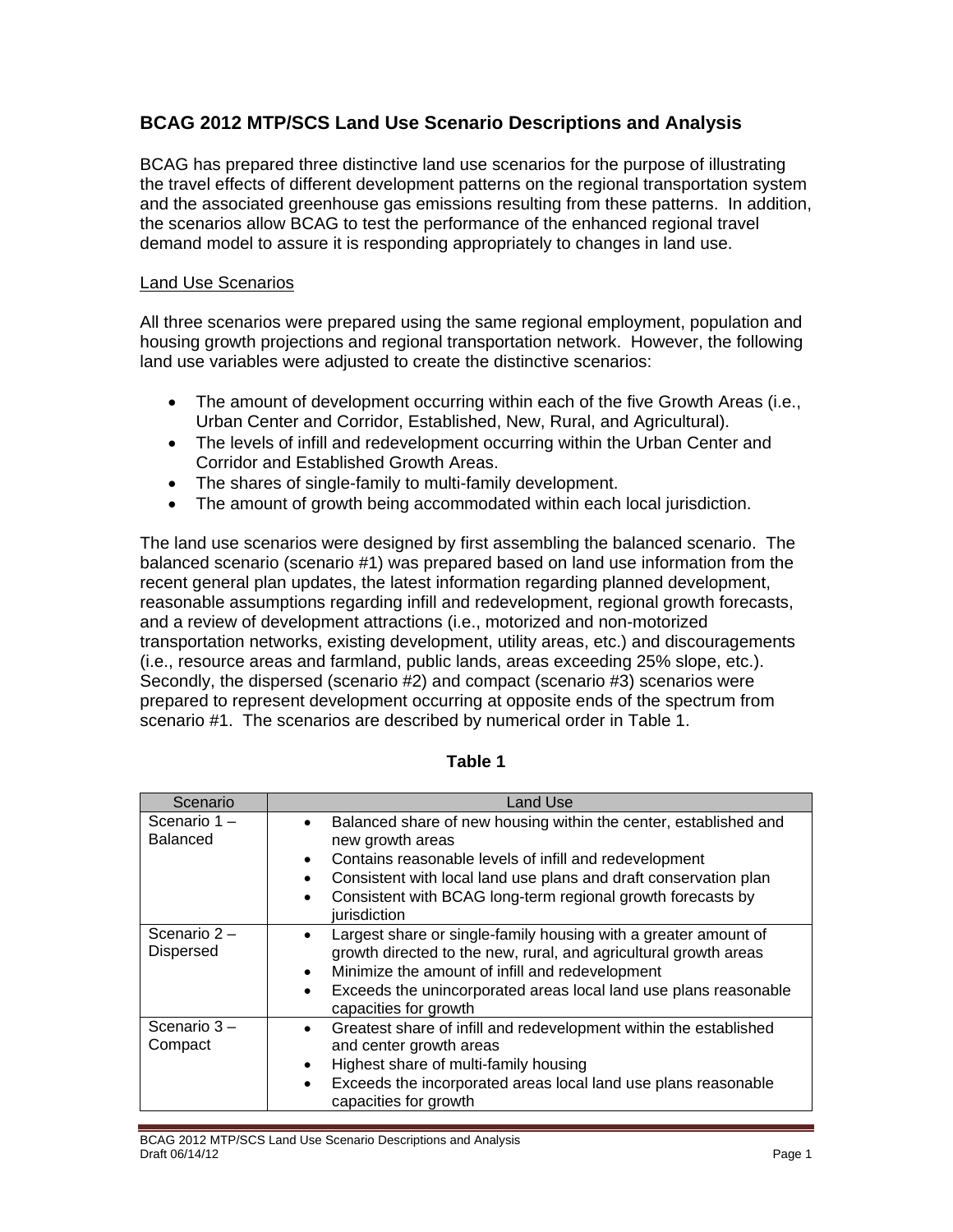# Vehicle Miles of Travel

Once prepared, each scenario was incorporated, in combination with the preliminary draft forecasted transportation network, into the BCAG regional travel demand model. The travel demand model captures the amount of average weekday vehicle miles of travel (VMT) occurring as a result of each scenario, in addition to the amount of congested VMT (CVMT). In general, the more dispersed the land use pattern, the greater the average vehicle trip length should be, resulting in greater VMT. In turn, the more compact the land use pattern, the average trip length decreases, resulting in less VMT but greater congestion. The preliminary VMT and CVMT results of the scenario model runs are included in Table 2.

### **Table 2**

| Year 2035 Forecast                                                                           | Scenario 1<br>(Balanced) | Scenario 2<br>(Dispersed) | Scenario 3<br>(Compact) |
|----------------------------------------------------------------------------------------------|--------------------------|---------------------------|-------------------------|
| Vehicle Miles of Travel <sup>1</sup>                                                         | 5,780,000                | 6,327,000                 | 5,511,000               |
| Congested VMT <sup>2</sup>                                                                   | 355,480                  | 408,890                   | 360,400                 |
| Population                                                                                   |                          | 332,459                   |                         |
| <b>VMT per Capita</b>                                                                        | 17.39                    | 19.03                     | 16.58                   |
| Congested VMT per Capita<br>$\frac{1}{1}$ (AT ovaludes through trips $(V, V, \text{time})$ ) | 1.07                     | 1.23                      | 1.08                    |

#### **Summary of Preliminary VMT and Congested VMT per Capita for the Year 2035**

VMT excludes through trips (X-X trips)  $2$ VMT includes through trips  $(X-X$  trips)

The basic definition of VMT is one vehicle traveling on a roadway for one mile. VMT is the primary indicator of travel for policy makers and transportation professionals since it is relatively easy to measure using travel models and that it bears a direct relationship to vehicle emissions, lower VMT typically means lower emissions.

Congested VMT is used as primary indicator in determining the amount of delay a vehicle may experience when traveling. Typical signs of congestion are stop-and-go driving conditions and lines of drivers waiting to get through a signaled intersection. BCAG defines a congested VMT (CVMT) as a VMT that occurs on roadways with a volume-to-capacity ratio of 1.0 or greater, meaning that the volume on the roadway is at or exceeding its capacity.

The results of the VMT analysis for each scenario, presented in Table 2, shows VMT per capita increases of 9.5% for the dispersed scenario #2 over the balanced scenario #1. In converse, VMT per capita for the compact scenario #3 shows a 4.7% decrease from the balanced scenario #1. However, CVMT for the dispersed and compact scenarios are greater than that of the balance scenario #1. This is expected based on the assumption that a more compact land use footprint would focus more of the travel within the urbanized roadways, exceeding those roadway capacities. These results conclude that the model is responding accordingly to the changes in land use and illustrates the affects that a compact or dispersed land use allocation has on travel and the regional transportation system.